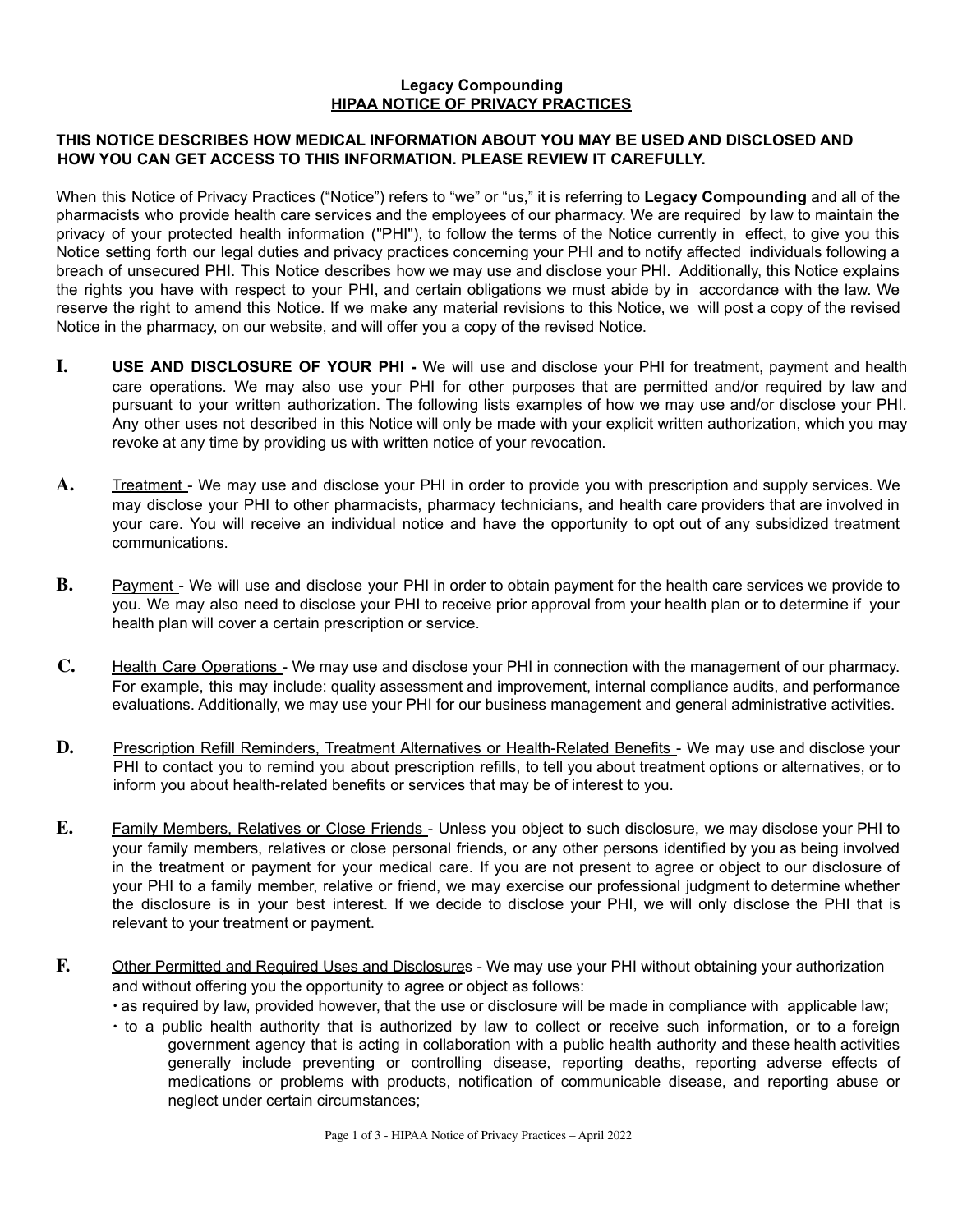- ∙ to a health oversight agency for oversight activities authorized by law, including audits and inspections, and civil, administrative or criminal investigations, proceedings or actions;
- ∙ for judicial or administrative proceedings purposes in response to a subpoena, court order, discovery request, etc. but only if efforts have been made to inform you about the request or to obtain an order protecting the information requested;
- ∙ to law enforcement to report certain injuries, comply with court orders or warrants or similar process, to identify a suspect, fugitive, missing person or victim or to report a crime;
- ∙ to a coroner or medical examiner to perform duties authorized by law such as identification of a deceased person or determining the cause of death;

∙ to funeral directors, consistent with applicable law, as necessary to carry out their duties; ∙ to organ procurement organizations or similar entities for the purpose of facilitating organ, eye or tissue donation and transplantation;

∙ for research purposes provided that certain approvals take place and assurances are given; ∙ to avert a serious threat to health or safety, so long as the disclosure is only to a person who is reasonably able to prevent or lessen such threat;

- ∙ for military and veterans activities (including foreign military personnel) to assure the proper execution of a military mission and to determine eligibility for benefits;
- ∙ for national security and intelligence activities for the purpose of conducting lawful intelligence, counter intelligence and other national security activities;
- ∙ for protection of the President and other authorized persons or foreign heads of state or to conduct authorized investigations;

∙ to a correctional institution or law enforcement custodian if you are an inmate or under custody; and ∙ to the extent necessary to comply with laws relating to workers' compensation and work-related injuries.

- **II. YOUR RIGHTS AS OUR PATIENT –** As our patient, you have a number of rights associated with your PHI. The following describes your specific rights.
- **A.** You have the right to request restrictions or limitations on how we use and/or disclose your PHI, however, we do not have to agree to your requested restriction or limitation (except for transactions you paid for in full out-of pocket). Your written request must specify: (1) if you would like to restrict or limit our use and/or disclosure; (2) what information you want restricted or limited; and (3) to whom the restriction or limitation applies (e.g., spouse). If we agree to your request, it will not prevent us from disclosing your PHI as follows: (1) to you if you request access or an accounting of disclosures; (2) for purposes required or permitted by law; or (3) in case of an emergency.
- **B.** You have the right to receive confidential communications concerning your PHI by alternative means or via alternative locations. For example, you may want to receive communications related to your prescriptions at a different address other than your home address. If you wish to receive confidential communications via alternative means or locations, please submit your request in writing to the Privacy Officer and set forth the alternative means by which you wish to receive communications or the alternative location at which you wish to receive such communications. We will accommodate all reasonable requests.
- **C.** You have the right to access, inspect and obtain a copy of your PHI, including any electronic PHI; provided, however, you are not entitled to access certain PHI exempted under HIPAA. To the extent we maintain electronic PHI, upon request we will provide you with a copy of your PHI in the format requested. If we do not have your PHI in our possession, we will provide you with the appropriate contact information when your request is received. If you request a copy of your PHI, you will receive a response to your request in a timely fashion but may be charged a reasonable, cost-based fee to cover copy costs and postage. In some limited circumstances, we may deny your request for access to PHI in which case you may request for the denial to be reviewed. If access is ultimately denied, you are entitled to a written explanation with the reason(s) for the denial.